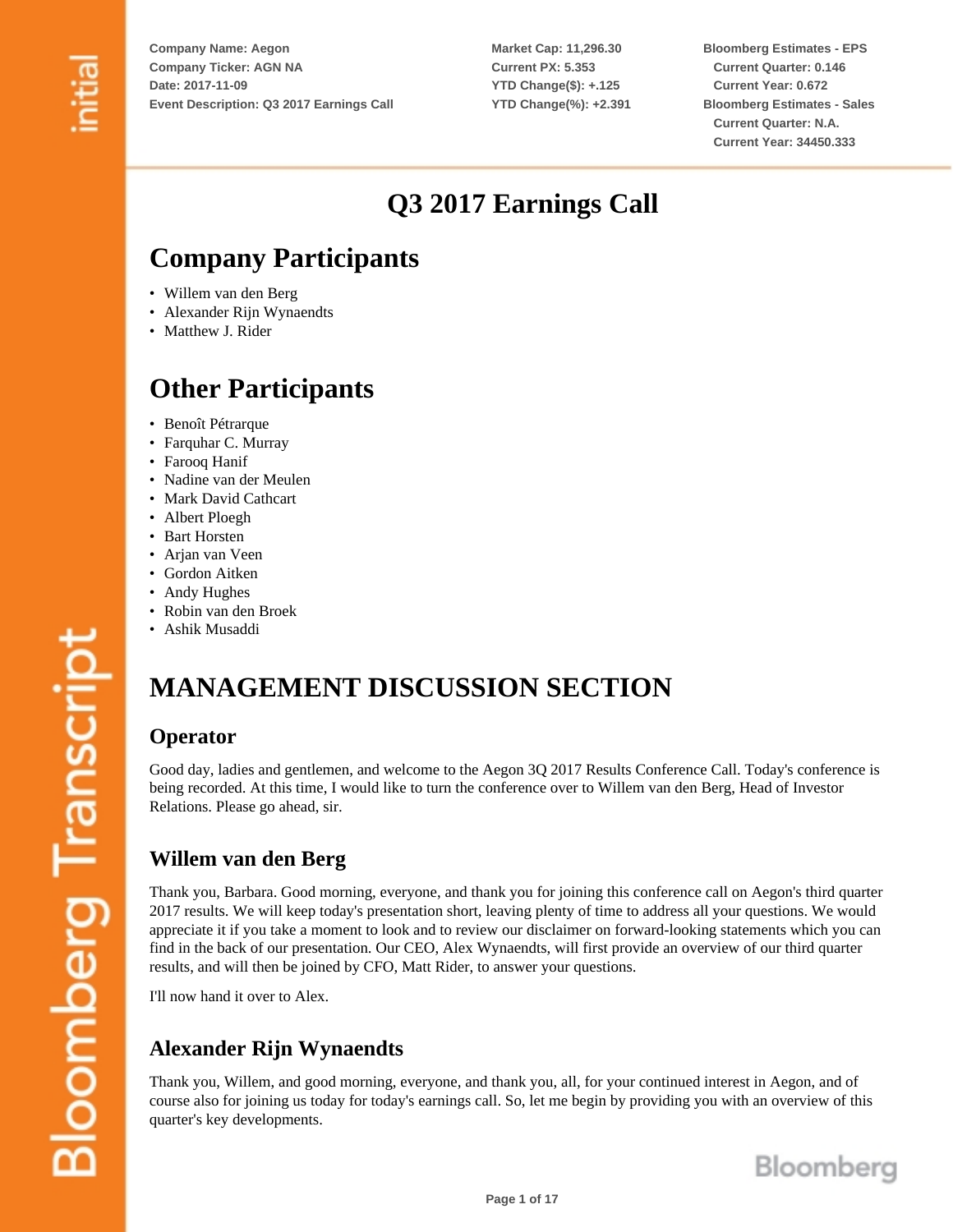**Market Cap: 11,296.30 Current PX: 5.353 YTD Change(\$): +.125 YTD Change(%): +2.391** **Bloomberg Estimates - EPS Current Quarter: 0.146 Current Year: 0.672 Bloomberg Estimates - Sales Current Quarter: N.A. Current Year: 34450.333**

I'm pleased with the clear improvement in our operating results, with underlying earnings increasing 20% to  $\epsilon$ 556 million driven by improved claims experience, by increased fee revenue resulting from favorable equity markets, and lower expenses in our U.S. business. As a result of our strong underlying earnings our group return on equity increased by 120 basis points to 8.9%

Net income was also strong this quarter, even though it was impacted by assumption changes and model updates. Our Solvency II ratio increased to 195%, which is at the upper end of our target range of 150% to 200% for the group. This increase was mainly the result of strong capital generation this quarter, which amounted to €324 million excluding €485 million of market impacts at one-time items.

And finally, sales were very strong year-over-year, rising by more than 50% to €4.5 billion. This increase is mainly a reflection of our continued success or strategic shift to fee-based businesses, in particular, our UK platform and our asset management business.

Let's now take a closer look at our underlying earnings for the quarter in the next slide. I am very pleased that our underlying earnings are up for the fifth consecutive quarter. This reflects growth across our businesses, expense savings and management actions. During the third quarter, we saw a significantly improved claims experience in our life and health businesses in the U.S. compared with the same quarter last year. This improvement is a result of the management actions we have taken to improve profitability as part of our five-part plan.

Another main driver for increased earnings is the continued success or execution of our expense reduction program, and I will elaborate further on this program in a moment on the following slides. Most earnings from our fee-based business continue to perform well as higher account balances benefited from new business and higher equity markets. U.S. interest rates increased but still remain below our long-term assumption for reinvestment yields. Improvement in reinvestment yields resulted in a  $\epsilon$ 10 million positive effect compared with last year.

As I mentioned on the previous slide, we continue to make good progress on our group expense savings program. So far, we have achieved run rate expense savings of  $\epsilon$ 170 million across the group, of which  $\epsilon$ 130 million are from the U.S., €30 million from the Netherlands and the remainder from the holding.

We continue to work hard on implementing further expense savings in our business units. The plans we are putting in place gives us the confidence that we are well on-track to reach our target of €350 million by the end of 2018. These savings are resulting in higher returns, while they're also enabling us to invest in the growth of our business.

I would now like to turn to slide 5, which shows the development of our net income. As you can see, net income was strong amounting to €469 million for the quarter, driven by both solid underlying and non-underlying results. The latter was mainly driven by strong gains on fair value items and by high realized gains on investments. Fair value gains of €159 million were mainly the result of positive real estates' revaluations in both the U.S. and Netherlands and of hedging gains in the U.S. The hedging gains reflect changes that we've made through our U.S. micro equity hedged program in the past few quarters.

This program is in place to protect our capital position against falling equity markets, and given current market conditions, we have switched to a 100% option base program and as a result significantly lowered the quarterly run rate cost of the program from \$60 million to \$45 million in the best case scenario, while leaving open the upside in case equity markets further rise.

More details can be found on slide 21 in the back of this presentation.

Realized gains amounted €135 million, and these were primarily related to the share of equity investments in the U.S.

Finally, other charges amounted to a loss of €233 million, which was mainly resulting from assumption change and model updates, which I would like to take you through on the following slides.

As you know, we review our assumptions every year in the third quarter and we run an ongoing model enhancement and validation program throughout the company. This quarter, assumption change and model updates result in a one-time charge of €198 million.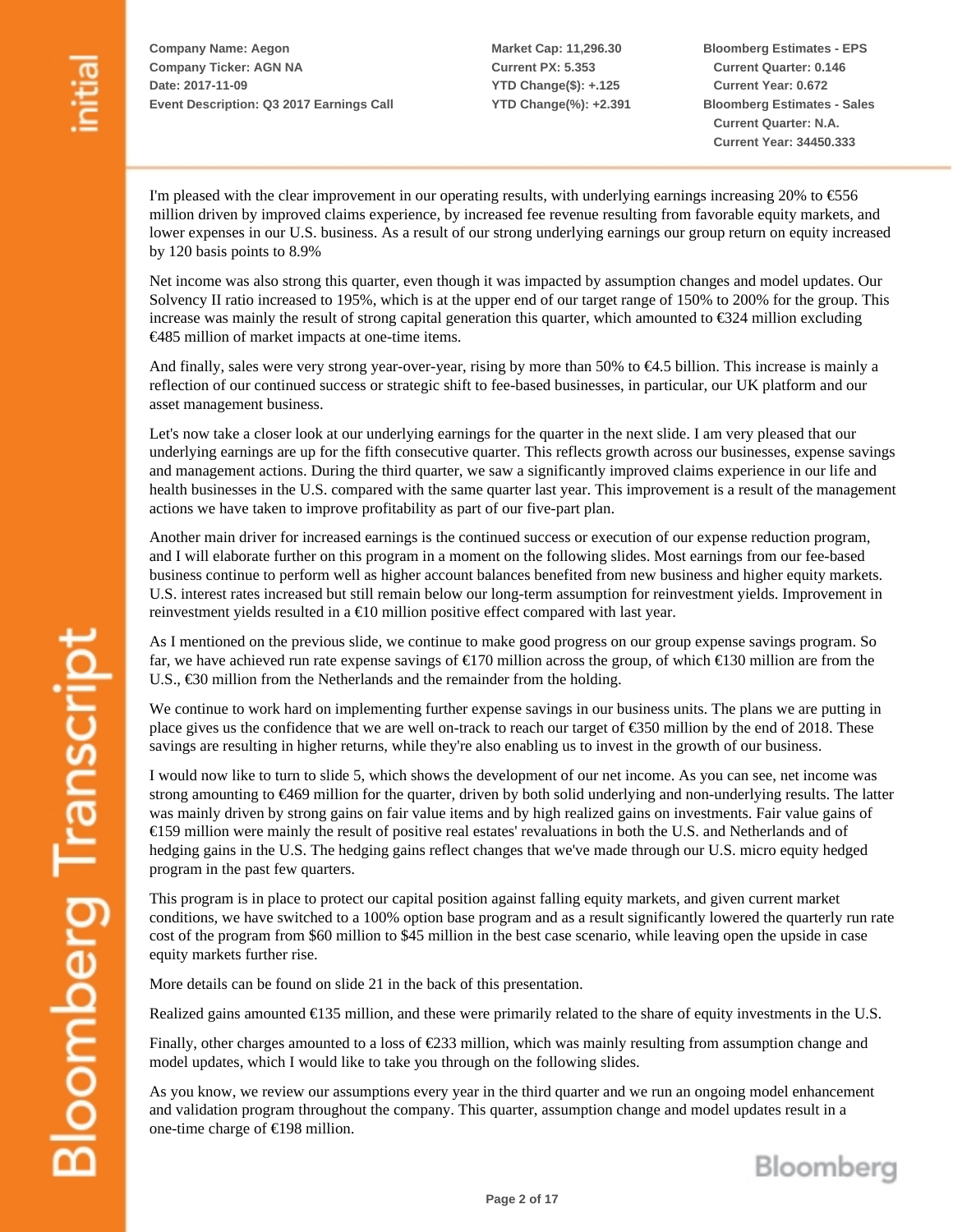**Market Cap: 11,296.30 Current PX: 5.353 YTD Change(\$): +.125 YTD Change(%): +2.391** **Bloomberg Estimates - EPS Current Quarter: 0.146 Current Year: 0.672 Bloomberg Estimates - Sales Current Quarter: N.A. Current Year: 34450.333**

This charge was mainly driven by the completion of the conversion of our largest block of universal life business in the U.S. to a new, more dynamic model. This conversion led to a one-time IFRS charge of €252 million, while it had limited impact on the capital position and has no impact on earnings going forward. We have transitioned from modeling policyholder behavior and other assumptions on a cohort basis to a policy-by-policy basis, thereby significantly improving the granularity of our modeling.

The completion of this model conversion effectively concludes the first phase of our model enhancement and validation program covering all high-impact models identified when the program started in 2014. Our assumption changes and model updates in the U.S. netted to €52 million. These charges are one-time in nature and will have no material recurring impact to underlying earnings and to capital generation going forward.

In Europe, the combined impact of assumption changes and model updates was positive totaling €125 million. These were mostly related to the Netherlands where there was a risk of a guaranteed provision as there was excess prudency in our reserves. The remaining other charges were primarily driven by impairment of intangibles related to the announced sale of AEGON Ireland. The sale is in line with our strategic objective to optimize our portfolio, and the impairment is part of the book loss we guided for when we announced the transaction.

Let's now turn to slide 7 where you can see the breakdown of our very strong deposits. In the third quarter, gross deposits continue to be strong across all our businesses, increasing significantly to a record of €41 billion. Our UK platform performed very well over the quarter, with institution sales totaling nearly  $\epsilon$ 5 billion. But I want to remind you here that these institution sales are often large in size and can fluctuate quarter-to-quarter.

Higher gross deposits of close to €23 billion in our asset management business were mainly the result of a large mandate won by a partner, La Banque Postale Asset Management. By inflows in the Americas and by the inclusion of the first inflows from Stap, the Dutch channel pension fund initiated by AEGON.

You may recall Stap was the first fund of its kind and makes it possible to combine a financial administration of multiple pension plans for multiple employees. Stap currently manages over €2 billion. What's more, Stap enables smaller pension schemes to benefit from the economies of scale and also to comply with complex pension regulations. And its fiduciary management is carried out by a subsidiary of AEGON Asset Management.

We will provide more details and stuff and other opportunities that we see in the Dutch market on December 1 where we'll be hosting a strategy update for analysts and investors at our offices in The Hague. The Dutch management team will provide there with further insights to the prospects of our business in the Netherlands.

Let me now turn to the next slide where I'll take you through our life and health sales for the quarter. On slide 8. New life sales declined by 8% to €202 million. The U.S. term and indexed universal life sales were down compared with the same quarter last year and this decline was due to our continued focus on profitability in the markets with increased competition.

Lower sales in Europe were mainly the result of our exit from the UK annuity market and reflect a strategic shift to fee-based businesses. New premiums for accident and health sales decreased by 17% as product exists and lower supplemental health sales in United States more than offset higher travel sales.

Announced at last year's Analyst & Investor Day in New York, we will exist the Affinity, DirectTV and Direct Mail distribution channels as these channels and associated products do not fit strategically within our wealth and health strategy. And for these reasons, we expect travel sales to reduce significantly as of the first quarter of 2018.

Let me now turn to the excess capital position of the holding on the next slide. As announced during our second quarter results call, we have injected €1 billion of capital into the Netherlands. This injection temporarily decreased our excess capital position at the holding to  $\epsilon 0.9$  billion, which is just below our target range of  $\epsilon 1$  billion to  $\epsilon 1.5$  billion.

During the third quarter, excess capital at the holding was supported by regular dividends from our units of close to €400 million from our U.S. and asset management operations. A redemption of €500 million senior unsecured notes last July offset by the issuance of a one-year senior note, the same amount in August. Notes were issued at a negative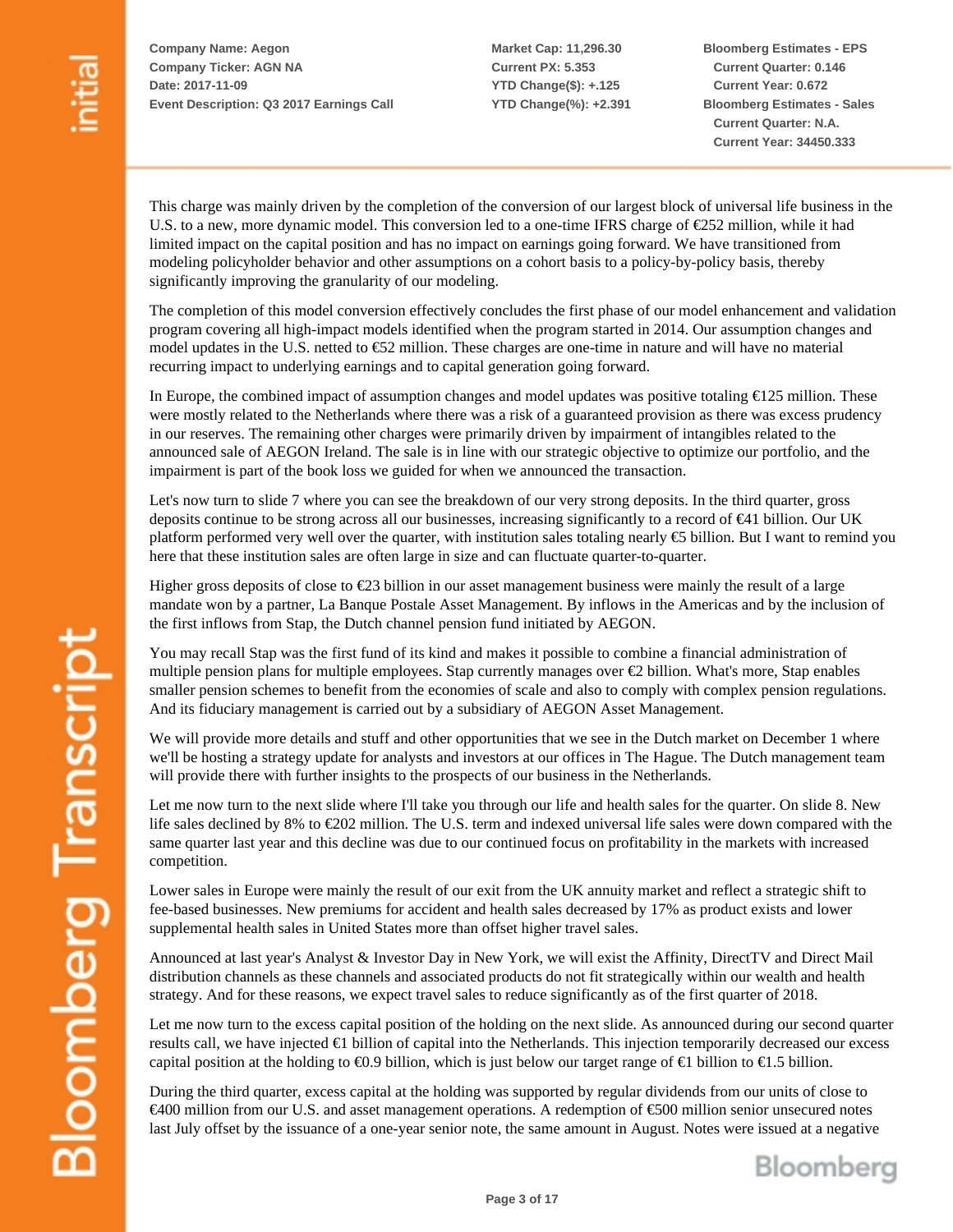**Market Cap: 11,296.30 Current PX: 5.353 YTD Change(\$): +.125 YTD Change(%): +2.391** **Bloomberg Estimates - EPS Current Quarter: 0.146 Current Year: 0.672 Bloomberg Estimates - Sales Current Quarter: N.A. Current Year: 34450.333**

yield to 16 basis points, and this enabled us to inject the €1 billion [indiscernible] 00:12:25 already in September.

Last month, the UK upstreamed £131 million as part of the special £150 million dividend following the sale of the annuity book. The UK dividend and the proceeds from the sale of the majority of our U.S. run-off business will more than offset expected cash flows – outflows from holding expenses and the share buyback to neutralize the diluted effect of the 2016 final and 2017 interim stock dividends. As a result, we expect our excess capital position at the end of the year to be in the upper end of our target range as we indicated at the time of our second quarter results.

I would now like to focus on our group capital position on the next slide. Our Solvency II ratio increased 10 percentage points to 195%. This strong increase is attributable to capital generation from the operating units. Excluding market impacts and one-time items of €485 million, capital generation amounted to €324 million. One-time items mainly related to model change in Netherlands and the UK, with all major changes having been approved by the College of Supervisors These model changes had a limited impact on capital generation going forward.

The completion of the Legal  $\&$  General Part VII transfer related to the divestment of the UK annuity book led to an increase of 2% for the group. These positives more than offset the interim 2017 dividend, which was announced in August.

And, lastly, I would like to highlight that as a result of both the capital injection to The Netherlands and model enhancements, the Dutch Solvency II ratio improved to around 190%. The UK ratio improved to around 200%, where the U.S. RBC ratio stood with continued strong level of approximately 445%. This means that the capital ratios for all our main operating units are at the upper hand of their respective target ranges.

So, let me now conclude. This was clearly a strong quarter from an earnings and a capital perspective, but it was also one in which we made a series of significant steps forward in execution of our strategy. In all our markets, we're delivering on our commitments as a result of management actions we've taken. We have addressed the underperformance of our U.S. life and health business, and put both our Dutch and UK businesses back in a position to resume dividend payments to the holding.

We also continued to see business growth in our main markets as our strategic investments into new platforms are gaining traction. So, overall, I am pleased with how we are successfully changing the profile of the company to position us strongly for future growth. And this gives me confidence that we are taking the right steps to achieve our ambitions.

Matt and I are now ready to take you questions. Thank you.

# **Q&A**

#### **Operator**

Okay. Thank you. [Operator Instructions] We will take our first question today from Benoît Pétrarque from Kepler. Please go ahead.

**<Q - Benoît Pétrarque>**: Yes. Good morning. It's Benoît from Kepler Cheuvreux. Three questions on my side. The first one will be on the Dutch business. I know you have a strategic update on the 1st of December. But could you kind of update us on your view on the consolidation of the Dutch live market. There have been some rumors in the market recently. I know you don't comment on the rumors, but what is your ambition on this market. You have not been very active until now. So, could you update us briefly on that?

Also second question on the Dutch ratio which is clearly well up 15 percentage point, I think, Q-on-Q. Could you clarify a bit the move has been in over the quarter break down between organic capital generation impact of model [ph] of debts (17:07) and also impact of the market in the quarter? And then just finally, sorry to stay on the Dutch side, but the release of the guarantee provision in the Netherlands. Could you just clarify what has been the driver of this change? I think you referred to excess [indiscernible] (17:27), but just wanted to know a bit more about the driver of the release? Thank you very much.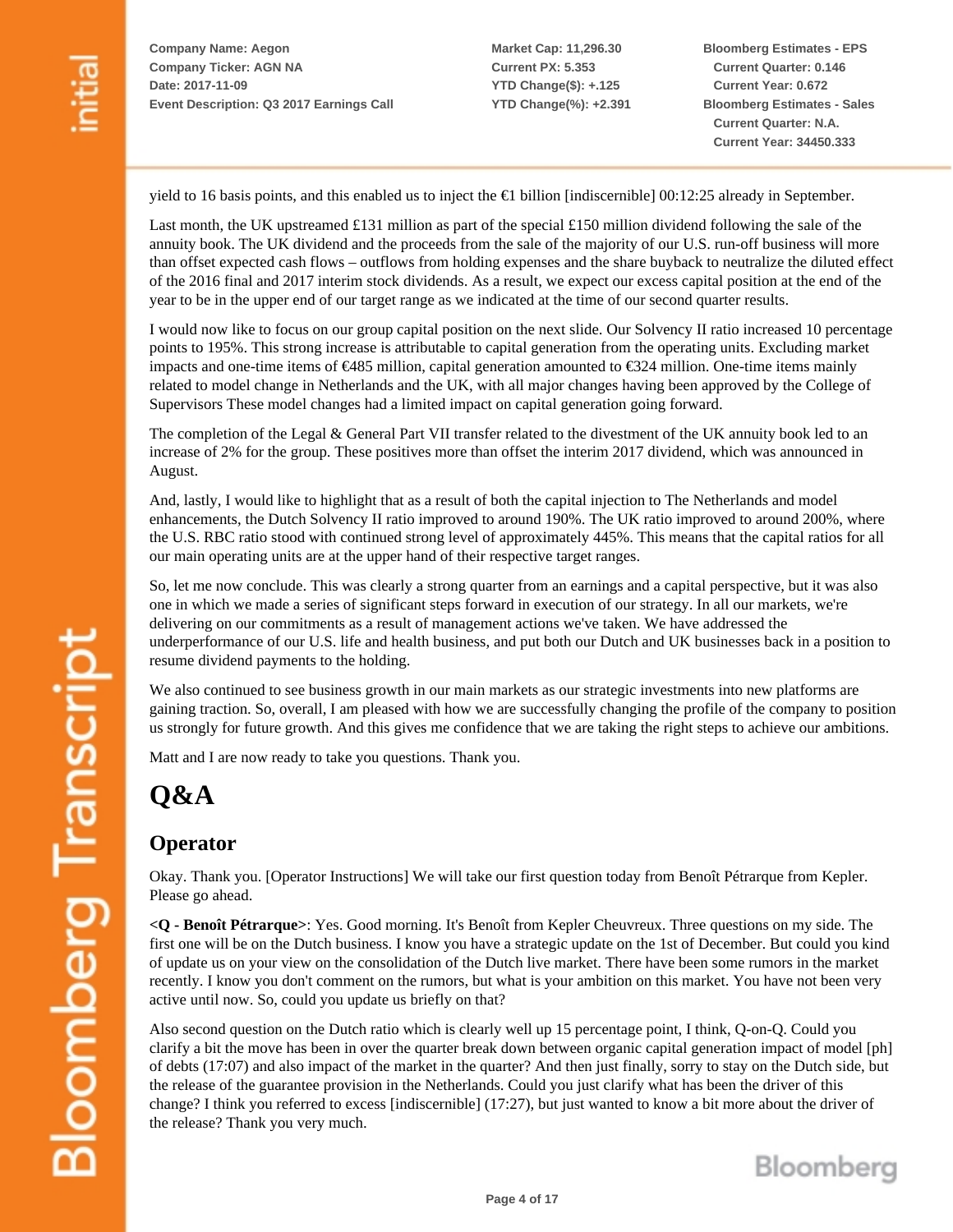**Market Cap: 11,296.30 Current PX: 5.353 YTD Change(\$): +.125 YTD Change(%): +2.391** **Bloomberg Estimates - EPS Current Quarter: 0.146 Current Year: 0.672 Bloomberg Estimates - Sales Current Quarter: N.A. Current Year: 34450.333**

**<A - Alexander Rijn Wynaendts>**: Good morning, Benoît. Let me take the first question, and I'll pass it for the second and third one to Matt.

But now, as you know we've been very consistent saying that our focus – our strategy focus in the Netherlands is on organic growth. And we're saying this because we have a very strong position in the key market in which we want to operate. As a particular the markets pension, work size, helping people securing a financial future. And that strong position effectively already gives us a very broad market position. I think we've mentioned that and you'll get much more color when you see the whole management team later here in the day. Out of every two Dutch households, one is a customer, a pension customer of the Netherlands.

The second thing I want to say on this subject is that the new government that has just been installed right now is also taking measures that will very much support the business areas in which we are in. An effective support then by accelerating the shift of responsibility to individuals. Whereas you know, Netherlands in the past pension provision was very much something which was done by employer, by the government. More and more we see a shift to individual responsibility.

Effectively the government has now also announced measures to facility the creation of individual pension plans. And it's exactly the area where Aegon has been focusing on for quite some time. So, we feel very comfortable that we have a strong position. But again, I'm sure our management team will do a much better job than I do and right now ensuring how well we are positioned in that area with our defined benefit plans, with our DC plans, but also would stop where we are – we were the first one to come in the market, and we also are now the market leading in providing that offer.

Matt, you want to take the two other questions, please?

**<A - Matthew J. Rider>**: Yeah. On the group solvency ratio, you did see the strong improvement in the ratio from 185% in the second quarter to 195%. I think the presentation does a pretty good job of laying it out, but you think of it as 4 percentage points coming from normalized capital generation, that would be the total capital generation excluding one-time items and market impact. And then you have 6 percentage points coming from one-time items and market impact including model changes, and this actually bears quite a lot on the Solvency II ratio for the Dutch business, especially as there were some changes to our internal model that were recently approved by our College of Supervisors. So, that had a good impact on the Dutch ratio.

And then importantly, we were able to complete the L&G Part VII transfers that were related to the previous sale of the UK annuity block. And because we were released from some contingent capital risk, we were able to add 2 points to our solvency . And add those numbers up and then take away the interim dividend, the interim dividend was about 3%, and then you get to about 10.

Now for the Dutch ratio, Alex mentioned that we had improved it to around 190% for the quarter. This reflects those model changes but also importantly the injection of €1 billion dividend into the business. I would also mention that the UMG transaction is just recently completed, so that has not yet been incorporated into that figure.

**<Q - Benoît Pétrarque>**: And on the release of the guarantees in the Netherlands?

**<A>**: Yeah. So, that was the number that referred to related to – mainly, it's an IFRS change or was in fact a small solvency position change in that one too, but this just relates mainly to mortality updates.

**<Q - Benoît Pétrarque>**: Yeah. Great. Thank you.

#### **Operator**

Thank you. Our next question today comes from Farquhar Murray from Autonomous. Please go ahead.

**<Q - Farquhar C. Murray>**: Good morning, gentlemen. Just two questions if I may. Firstly, going back actually probably to slide 10. Please could you just decompose the fall of €0.7 billion in the SCR ideally obviously between the UK and the Netherlands?



**Bloomberg Transcript**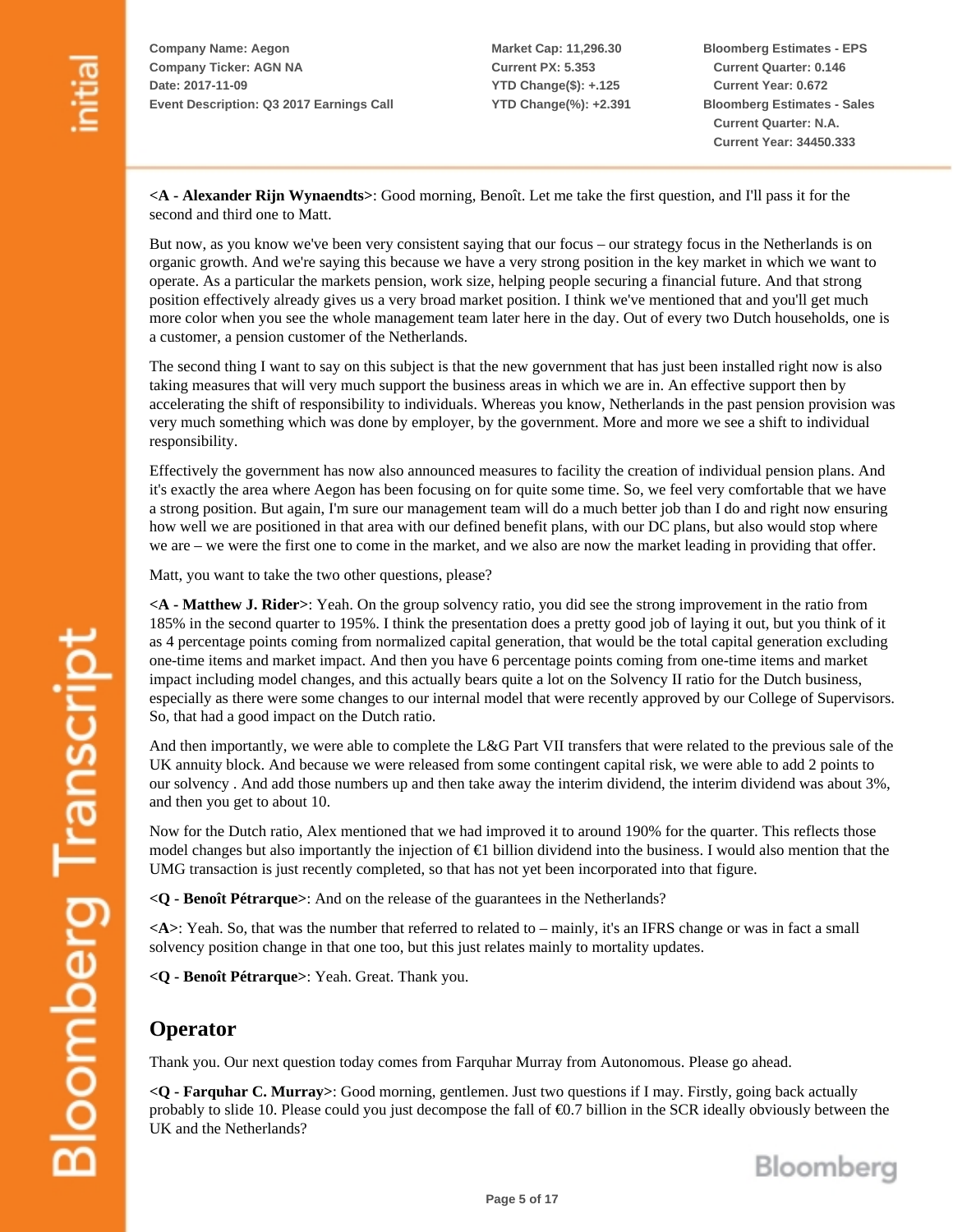**Market Cap: 11,296.30 Current PX: 5.353 YTD Change(\$): +.125 YTD Change(%): +2.391** **Bloomberg Estimates - EPS Current Quarter: 0.146 Current Year: 0.672 Bloomberg Estimates - Sales Current Quarter: N.A. Current Year: 34450.333**

And then, secondly, the slide indicates the model changes have a limited impact on capital generation in the near term which is obviously helpful. This is probably nitpicking, but can I just double check whether there's anymore material impacts longer term, and in particular, are there any changes in the decomposition of capital generation between the geographies? I think you've indicated the U.S. doesn't really change, so I presume nothing is really changing there.

**<A>**: Maybe to talk about the SCR reduction. So, we had about €700 million reduction in SCR in the quarter. Part of it is related to just revised modeling of currency risk and related diversification at the group level that has no impact on capital generation. But also, I think importantly for our internal model improvements that have been recently improved in the Netherlands primarily, we revised our method for doing credit risk shock for non-safe haven severance and that's basically it.

**<Q - Farquhar C. Murray>**: And how much was that?

**<A>**: I don't have the breakdown, but I'm sure that we can get it to you. As for the model changes, I'm sorry, the balance of the question.

**<Q - Farquhar C. Murray>**: You just said that that has a limited impact...

[indiscernible] (23:19)

**<A>**: The model changes for the quarter mainly related to basically the impact on the reserve increases. So, we will not expect that this would have any kind of an earnings impact in the short term. And in fact, in the longer term, it actually reduces what would have otherwise been a drag on earnings. So – but that's in the very long term. These are long duration contracts.

**<Q - Farquhar C. Murray>**: Okay. So that's positive [ph] very (23:45) further out?

**<A - Matthew J. Rider>**: Yes.

**<Q - Farquhar C. Murray>**: Okay. Thanks.

#### **Operator**

Thank you. Our next question today comes from Farooq Hanif from Credit Suisse.

**<Q - Farooq Hanif>**: Hi there. Thank you very much. Three questions if I may. First one, do you have any other sort of modeling improvements that you think you can – that you'd like to put through in the Netherlands particularly? So I'm thinking sort of further refinements in the internal model. And that's obviously on top of the disposal gain that you're going to get. That's question one.

Question two, are you  $-I$  get that you don't really want a [ph] participating (24:29) in consolidation in the Netherlands, but are you seeing any positive impacts from the consolidation that's happened elsewhere in terms of profitability? So are there any early signs that that could help you?

And the last question is, you refer to reinvestment yields improving, but could you just update us on the current U.S. ALM gap, you know, the typical question you get when – if yields remain where they were – where they are, sorry, what implication that might have on earnings and capital generations? Thank you very much.

**<A - Alexander Rijn Wynaendts>**: Farooq, let me take your second question. And Matt can take the first one on the – [indiscernible] (25:09) model improvements on our Solvency II position in Netherlands and provide you with the investment yields. I think we've been clear, and I've just stated in one of the previous questions that for the Netherlands, with the position that we have in that segment of the market which we believe is a segment of the market where we see really the future growth very much driven by the shift of responsibility to individuals, the need for people to save more for the future, people living longer and being less dependent on governments or employers, then that trend is really the area we want to be. But we have a market share, as you know, above 30%. I just mentioned that out of every two Dutch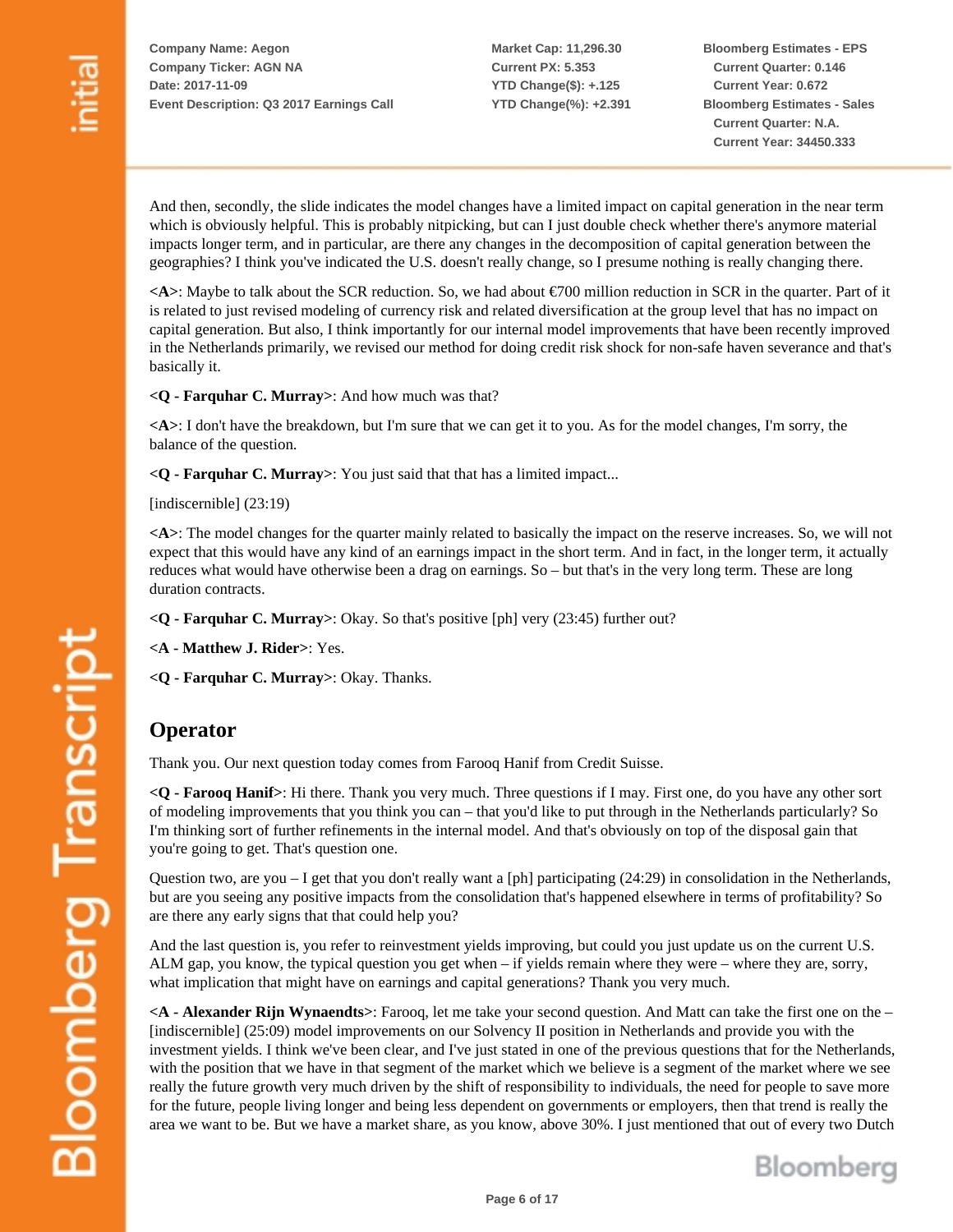**Market Cap: 11,296.30 Current PX: 5.353 YTD Change(\$): +.125 YTD Change(%): +2.391** **Bloomberg Estimates - EPS Current Quarter: 0.146 Current Year: 0.672 Bloomberg Estimates - Sales Current Quarter: N.A. Current Year: 34450.333**

households, one is a customer of us, so there is no need for us there to be bigger.

In terms of other areas, I want to remind you, maybe our Cofunds and Mercer acquisitions and explain here that we are not so much acquiring companies and taking costs out. The objective really of this transaction was to acquire customers. And let me take you to Cofunds, for example. We have a state-of-the-art recognized, as you know, by the place in the UK market platform capability that is, by the way, very scalable. So, for us, it's all about trying to get as much as customers on that platform as we can with as low as possible in acquisition cost.

So, the Cofunds acquisition was effectively moving 900,000 customers for which we paid £150 million, which effectively is – or £140 million to be exact. Effective means that we acquire the customers for £150 per customer. That's another way of looking at it. If you look at the acquisition of the Mercer pension plan, it is very much similar. And we will continue to be looking at where we can leverage very specific technology that we have in place that is scalable by attracting customers on our technology.

And what we expect going forward is that, since we have invested in specific areas of technology the 401(k) business in the U.S.. I think you're well aware of that, the UK, I just mentioned. We will continue to look at ways of bringing customers to our platform and this is more effective and a cheaper way I can assure you than going in market and go and chase 900,000 customers.

So you see more of that happening because we also see that the skill means that those players that are smaller or mid-size will just not be able to play the game. So, we see more opportunities in that area going forward.

Matt?

**<A - Matthew J. Rider>**: Maybe with respect to the modeling improvements, so we've just had what we call [ph] IMAP 2 (27:40). So, this is major model improvements that have been submitted to DNB and it has been approved by the college of supervisors. I would expect that we will continue to basically improve our modeling. But I would not anticipate any major model submissions to DNB in the very near future.

With respect to your question on U.S. reinvestment yields. Currently where new money yields are at about 4.05% for the quarter. And that is below our long-term expectation. But we would think that has a quite limited impact on near-term capital generation.

**<Q - Farooq Hanif>**: Thank you very much.

#### **Operator**

Thank you. Our next question comes from Nadine van der Meulen from Morgan Stanley. Please go ahead.

**<Q - Nadine van der Meulen>**: Yes. Good morning, and thank you for taking my questions. The first question is on the holding excess capital position. You've upswinged quite a significant dividend out of the U.S. in the third quarter. What should we expect for the full year or in Q4 in this light? Is it just that you brought that forward? And then second question is on the assumption changes and the model updates, a onetime charge as you put it of the €198 million. Do you mean to say that we should not expect any further charges from model updates? Or if there are, what region we could expect because this is an ongoing thing? And then I suppose lastly, in the U.S. life sales they were down and new business margin which was also a bit a lower. Could you talk about sort of the main drivers and how would you think about the outlook for the profitability here on new business? Thank you.

**<A - Alexander Rijn Wynaendts>**: Let me maybe take you to questions two and three, and then Matt will take your first question on the movement of excess capital position to the holding. I think it's good to remind everybody in the context. As you know, we've announced at the end of 2014 that we were undergoing a very thorough model validation, model review process of all the high-impact models. And I think, we've been very clear that this model, which is related to the universal life policies in the U.S., was kind of the last of the large models and that we said we would do and make only efforts to ensure that we could get this model validation concluded by the third quarter, so we can bring it all together with model validation in the Netherlands and assumption changes.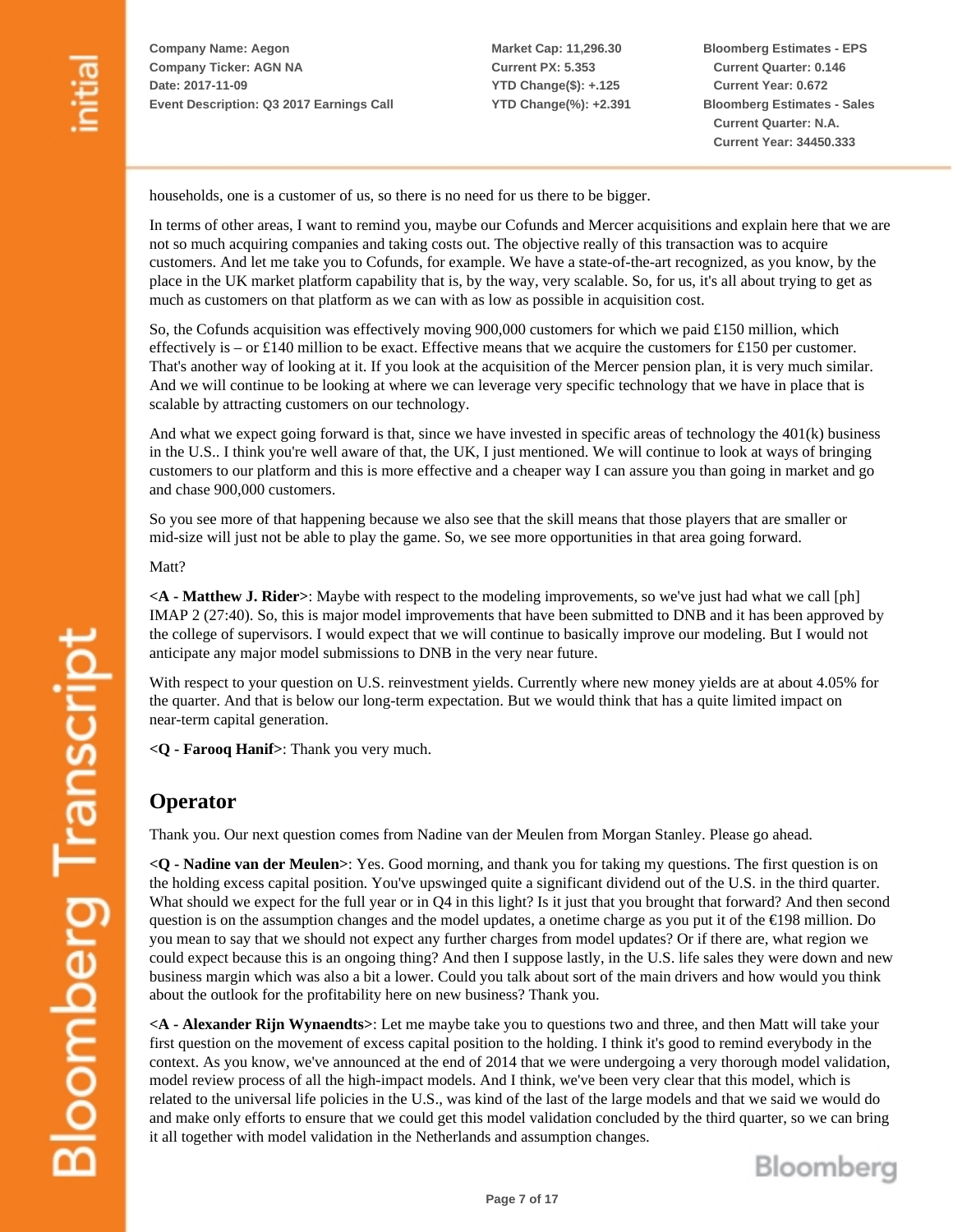**Market Cap: 11,296.30 Current PX: 5.353 YTD Change(\$): +.125 YTD Change(%): +2.391** **Bloomberg Estimates - EPS Current Quarter: 0.146 Current Year: 0.672 Bloomberg Estimates - Sales Current Quarter: N.A. Current Year: 34450.333**

So, yes, in the U.S., it had led to a charge. I'd like to point out that in the Netherlands, actually it has led to a gain. So, this model change is for high-impact models not effectively concluded. It doesn't mean that we will not continue to do model refinements and model changes for the rest of our business. Actually, in fact, we have done and performed quite a number of what we call medium impact and low model changes and updates in the course of all the quarters, but as these low and medium impact also suggest the impacts are very small and had been quite limited, and have actually also offset each other. So, we do not expect to see significant impacts going forward now that we have effectively concluded this high-impact model.

Also, I want to make sure that you see that the IFRS last year of the U.S. model was more than offset by share value gains in the U.S., was also offset by fair value gains and gains we've made, real estate and other positions.

and has had limited impact on our capital position and no impact on our ongoing capital generation, no impact on ongoing earnings impact. So, it really is an IFRS impact here.

In terms of life sales, as you know, the market is competitive in the U.S. Interest rate is clearly coming down, has only made that [indiscernible] (31:56). We have a clear strategy and maintain a discipline in pricing.

So, what we are looking at is where – in which parts of the market can we continue to sell and grow our business particularly indexed universal – indexed-linked universal life is an area where we have significant market share and where we have been able to kind of effectively reduce the decline in sales. So, I'm positive there because we've also made changes. With the improvement in interest rates, it will make it easier for us to see our sales going up there.

But it fits all in the strategic shift that we've mentioned many times is that more and more of our business is going to fee business, more and more business is going to deposits, pension business, asset management, mutual funds in particular in line with the shift of, as I said earlier, of responsibility to individuals. So, that's why you see – you will continue to see more of the growth of our business.

So, Matt, do you want to take the first question?

**<A - Matthew J. Rider>**: Yeah. On the excess cash on the holding, you've seen that at the end of the third quarter we're standing at about € 900 million, which is slightly below our target area of €1 billion to €1.5 billion. Now, I'll tell you that that was corrected just a few days after the end of the quarter when we received the special dividends from the UK in the amount of £131 million.

And then, for the rest of the year, as Alex said in his opening remarks, we would expect to be at the top end of the range and part from additional dividends from the UK but mainly from dividends that we would expect from the U.S. following the close of the [indiscernible] 00:33:34 transaction.

**<Q - Nadine van der Meulen>**: Sorry. Can you say it again? So, at the end of the year, you expect to be at the top of range including the special dividends from the UK?

**<A>**: Yes.

**<Q - Nadine van der Meulen>**: Thank you very much, all. Thank you.

#### **Operator**

Thank you. Our next question comes from Mark Cathcart from Jefferies. Please go ahead.

**<Q - Mark David Cathcart>**: Yeah. Hi. Congratulations, Alex, on what I thought was a really good underlying set of numbers. And having followed the stock for many years, it's the most cheerful upsell, I think, since the 1990s. I think things are really heading in the right direction.

So, on that basis, can you give some sort of indication on how much further you believe you can get costs down across the group? You must walk around the Aegon offices thinking that there's more costs that can be cut and more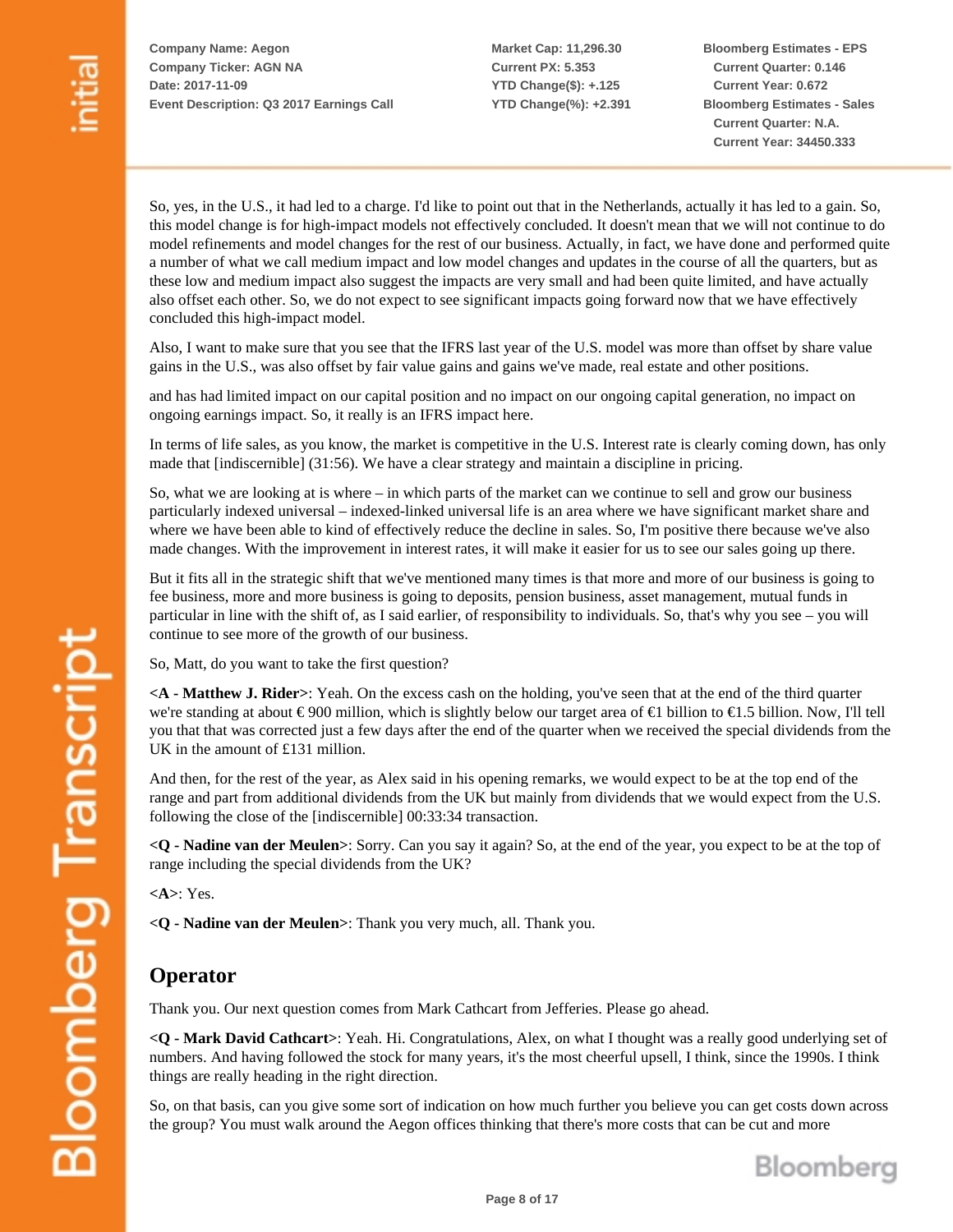**Market Cap: 11,296.30 Current PX: 5.353 YTD Change(\$): +.125 YTD Change(%): +2.391** **Bloomberg Estimates - EPS Current Quarter: 0.146 Current Year: 0.672 Bloomberg Estimates - Sales Current Quarter: N.A. Current Year: 34450.333**

#### efficiencies.

And the second point is, because you're moving towards the high end of your capital range within holding by the end of this year and with nice capital generation repaired across the group, where do you think you're going to be most keen to put that capital at work, say, over the next 12 to 24 months?

**<A - Alexander Rijn Wynaendts>**: Mark, thank you for your very kind words. That is appreciated. You have followed us indeed for a long time, and I can tell you that I am also – I had made it hopefully clear in my introduction speech. I'm pleased to see we have strong earnings, strong capital generation, but also strong growth because a strong growth is what is going to define the future of our company, that is going to create the cash flows of the company going forward and, of course, paying the dividends.

So, in terms of expenses, we have in place a plan that we've communicated a number of times to effectively generate  $\epsilon$ 350 million of expenses between 2016, 2017 and 2018. So by the end of 2018, we have committed to reduce expenses further from the  $\epsilon$ 170 million that I announced, we have now achieved at the third quarter to  $\epsilon$ 350 million. So there still is another €180 million to go.

Now, as you will appreciate, I cannot be more precise than saying exactly what plans will be announced, when and where, but what I have said in my speech and I can reiterate, we have very clear plans to achieve that additional  $\epsilon$ 180 million of cost reductions, in particular in our large businesses where the impact will be most, but in all of our businesses, we are looking at ways to being more efficient. That efficiency is absolutely required not only because we need to get the returns in light of where we need to get them, but also because we need to create the room to invest in the future. We need to have a more lean, efficient, technology-driven organization that not only shares their customers in a more efficient way, but shares also our customers in a cheaper way and in a way our customers have the money for.

So the plans are in place. They will be communicated in due time. And I can assure you, we are working very hard, and I feel confident that we will achieve the €350 million of promised cost reductions.

Now, in terms of the capital position, we have given and set ourselves a clear target and a priority, that is to return  $\epsilon_{2,1}$ billion to our shareholders over the three-year period. Still, we have achieved a significant amount of that, but the capital that has been generated will be returned to shareholders for us to meet our target of €2.1 billion. Thank you.

**<Q - Mark David Cathcart>**: So – Yeah. Yeah. Okay. So, you can't say geographic arenas where you may be looking to make fresh investment? You've mentioned about Asia being a real critical component of your earnings going forward.

**<A - Alexander Rijn Wynaendts>**: Well, in all our countries, we continue to grow, and I hope you see, Mark, that with the sales we're showing is that we're not holding back on growing our business. Obviously, we want to do that in an efficient way. We want to make sure we make our returns. And we will continue to commit capital to those businesses that not only generate our returns, but also fit strategically where we want to grow.

On Asia, just to take that point, is we shared with you also previously that instead of having a capital gain of  $\epsilon 100$ million, which was kind of the old position, we have, as a result of management actions and decisions we have taken, being more efficient, shutting down seven businesses, taking expenses down, actually turned it around, where Asia is effectively a small capital generator.

We also mentioned that in Asia, we're not going to chase growth in the, I would say, traditional way where you would build up agencies which require very significant amount from capital. Now, we are looking at more than ways – new ways, where we can deploy the skills we have and technology we have to enter the market digitally which, as you know, will have much less of capital requirements, because upfront expenses and particular acquisition expenses, like such as commissions, will not be the case here. So, there's no reason to believe that that will require a significant capital investment. It's a very different business model.

**<Q - Mark David Cathcart>**: Okay. Thanks, Alex. Thank you.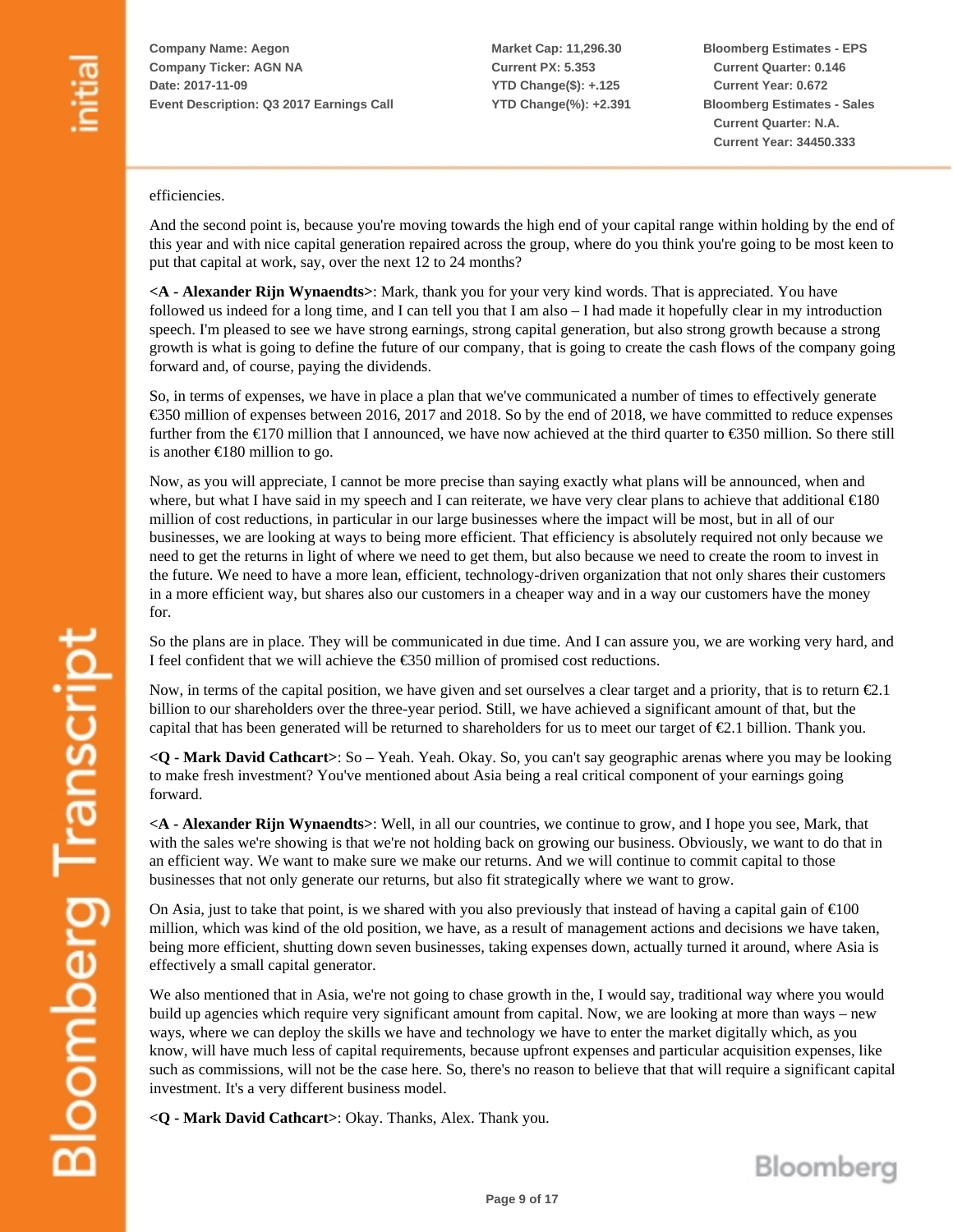**Market Cap: 11,296.30 Current PX: 5.353 YTD Change(\$): +.125 YTD Change(%): +2.391** **Bloomberg Estimates - EPS Current Quarter: 0.146 Current Year: 0.672 Bloomberg Estimates - Sales Current Quarter: N.A. Current Year: 34450.333**

**<A - Alexander Rijn Wynaendts>**: Thanks.

#### **Operator**

Thank you. Our next question comes from Albert Ploegh from ING. Please go ahead.

**<Q - Albert Ploegh>**: Yes. Good morning, all. Thank you for taking my questions. The first one is on the illiquid investment program in Holland. Can you update us what has been done in Q3 and what are the plans for the remainder of the year, and what type of assets being bought? And the second question is again coming back to slide 10, [indiscernible] (39:42) some explanation on the development of the SCR. I noticed that the own funds went down, I know of the different impact what has also [ph] capital (39:51) generate. So, yeah, what happened basically on the own funds development during the quarter in relation to the potentially model changes also on the group level there?

And the final questions on the macro sensitivities on the Solvency II ratio. I know it's only disclosed [indiscernible] (40:09) times a year, but given the model changes in the changes in the hedging or the [indiscernible] (40:16) in the mid year still felt it or have you been positioned more to let's say

rising interest rates or rising equity markets compared to the first half? Thank you.

**<A - Matthew J. Rider>**: On the first point, I think the illiquid strategy, I think it's a little bit slower than we had expected, several hundred million but no more than that. We would expect this to accelerate during the backend of this year and going in to 2018. With respect to the SCR and the own funds, so you rightfully point out that own funds reduced by about €300 million and not related to the dividend and that balance of it is, yeah, it's market movements and obviously the normalized capital generation comes through. I think the big story in the solvency ratio is the reduction in SCR and the major model improvements had a major impact there with 6 percentage points. And yeah, for the rest of it, we just have to recognize that our position for own funds going forward is we recognize that this is an important valuation metric, and that we are committed to growing own funds in the future.

With respect to the sensitivities on the macro hedging, I think we're just going to update that in due course at the end of the fourth quarter.

**<Q - Albert Ploegh>**: Okay. Thank you.

#### **Operator**

Thank you. Our next question comes from Bart Horsten from Kempen. Please go ahead.

**<Q - Bart Horsten>**: Yes. Good morning. Thanks for taking my questions. Well, first on the Solvency II position and at the half year numbers, you gave us more guidance on your group capital zones. And well, from the positive development we've seen, you're now already close to your opportunity bucket in this capital zone. And I was wondering could you please remind us what this would mean if you would go above the 200% level, and what we can expect there?

Secondly, you have a very impressive growth – deposit growth. Unfortunately, still the lapses from the Mercer account made that you come out with the net decline. I was wondering we know about the decline at the Mercer, but what's the absolute amount you still expect to lapse at the Mercer so that we can see some net growth going forward?

And my final question relates to your decision to stop publishing quarterly results. I was wondering what's the reasoning behind that? And well, that's the question. Thank you.

**<A>**: With respect to the Solvency II position, yeah, the top end of the range is 200%. We're approaching that now. Technically, that puts us, if we get above that level, then it puts us into what we call the opportunity zone. Opportunity does not mean immediate deployment. So, we will take the opportunities as they come and decide what we want to do with the excess capital once we get over that level.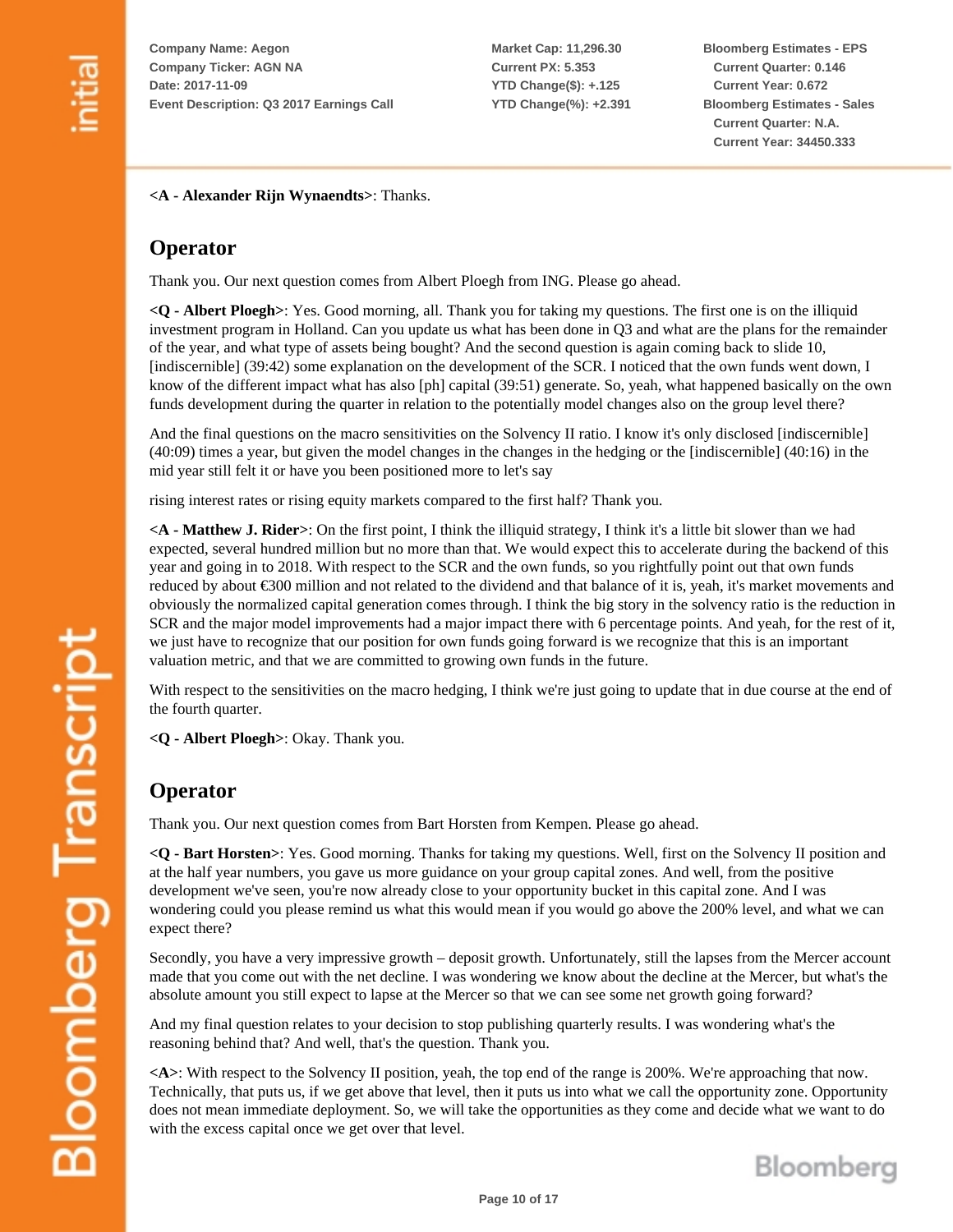**Market Cap: 11,296.30 Current PX: 5.353 YTD Change(\$): +.125 YTD Change(%): +2.391** **Bloomberg Estimates - EPS Current Quarter: 0.146 Current Year: 0.672 Bloomberg Estimates - Sales Current Quarter: N.A. Current Year: 34450.333**

With respect to the gross deposits, yes, you're right in saying that it was a fantastic growth deposit quarter. But obviously on the net side, we lost about \$13.6 billion in assets related to the Mercer outflows. We would expect something on that order to occur again in the fourth quarter. And then after that, it should be – that should be done.

Now with respect to publishing semiannual results and moving away from quarterly results, I think basically all your opinion insurers or most of them have recognized that this is an extremely long-term business, and certainly our investors and other stakeholders are long-term in nature. So, we think that we can do a better job in giving you more substantive information on a semiannual basis, not have to deal with such quarterly fluctuations. And in the meantime, we can take the time that we will save to actually improve running the businesses. And I think that's an important thing going forward.

**<Q - Bart Horsten>**: So, you will open [indiscernible] (44:51).

**<A>**: But it's for sure...

**<Q - Bart Horsten>**: Sorry.

**<A>**: I just want to say it's for sure not the reasons that we do not enjoy having these calls. Matt, don't we?

**<Q - Bart Horsten>**: But you're also not planning to give a trading update on high-level developments in term of group solvency or other items?

**<A>**: No. No.

**<Q - Bart Horsten>**: No. Okay. Thank you.

#### **Operator**

Our next question comes from Arjan van Veen from UBS.

**<Q - Arjan van Veen>**: Thank you, gentlemen. Most of my questions have been answered. Just two follow ups firstly on cost savings. You highlighted you're half way into that program, and you're confident in terms of achieving your target. I just wanted to just follow up in terms of how it's flowing through the P&L. I assume there's a bit of a lag, so just a bit of color around how it then flows through and how we should we think about the underlying earnings with those things coming through.

And the second question was on the U.S. tax reform. Given the proposals that have now been put out, can you give us a bit of a color how that impacts your business, i.e., where your effective tax rates today, whether that improved, and also, the impact on any deferred tax assets you may have on the balance sheet in the U.S. business. Thank you.

**<A>**: Yeah. As I said earlier, we are halfway what I think is a very ambitious cost reduction program, €170 million out of €350 million. We have also now – and we made good progress in defining and setting the plans for the remaining €180 million, of which of course a big part of is in the U.S. As you know, we have €300 million of cost reductions for the U.S.

What I can say on how it will flow through earnings is that we expect that the remaining part of the cost reduction, particularly those in the U.S., will for a big part, flow back through earnings. So you'll see them coming through to earnings. And that will support obviously not only earnings, but also our targets in terms of return on equity.

Now, on the...

**<Q - Arjan van Veen>**: Is it fair to say that the margin you achieved today does not fully sort of flowing through? That's one of my questions.

**<A>**: It's fair to say that the amount – I think it's fair to say that the amount that we have seen today is probably for flowing through earnings for around half of it. I think that's fair assessment. And then the remaining, as I said, we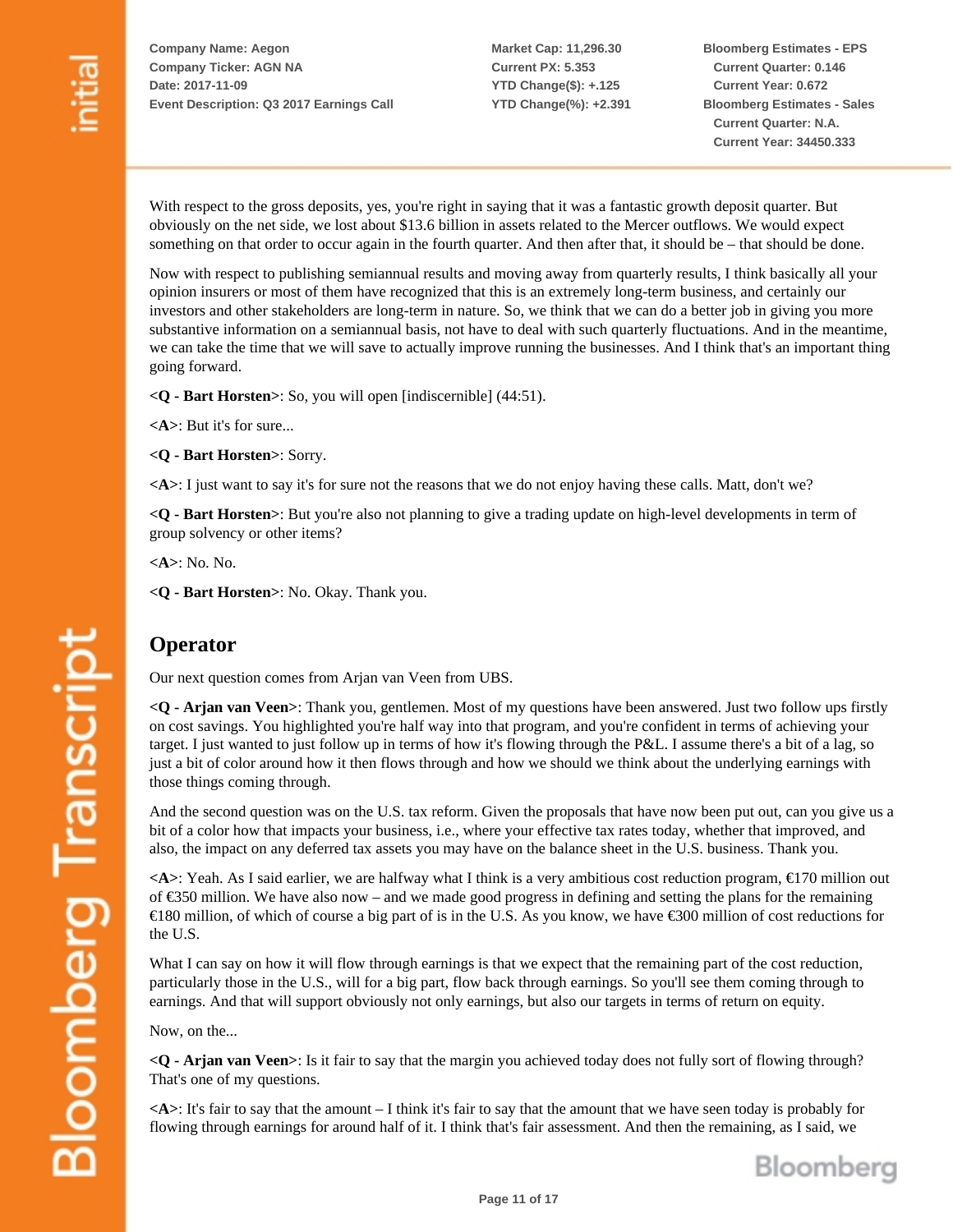**Market Cap: 11,296.30 Current PX: 5.353 YTD Change(\$): +.125 YTD Change(%): +2.391** **Bloomberg Estimates - EPS Current Quarter: 0.146 Current Year: 0.672 Bloomberg Estimates - Sales Current Quarter: N.A. Current Year: 34450.333**

expect a bigger part, clearly a bigger part to flow through earnings.

We'll provide you, obviously, with more updates when we come with plans, and when we announce them also to the market, but as you can imagine, we got to deal with this first internally before we deal with that externally.

Now, in terms of taxes, unfortunately, I wish I could say more, and I also wish we would know more. It is a very fluid situation. Yes, there's been headline proposal for a tax reduction in corporate tax rate, which I think we will all agree, is a positive. It's a positive for the economy, therefore, it's a positive for our business. It's going to be meaning less taxes on our earnings, less taxes on our cash flows.

But what we're also seeing is that there's a lot of discussion back and forth about how these tax cuts are going to be financed, and to what extent the insurance industry is going to be impacted from that. It's way too early now to give you any impression. It is a very fluid situation, which we're following very closely.

I can also say that not only are we following very closely, but the CEO of our U.S. business, Mark Mullin, is the Chairman of ACLI, so he's directly involved. It's important for us as it is important for the whole sector, but with the situation right now, there's absolutely nothing more we can say other than that lower corporate tax is a positive, and we need to make sure that the way that it gets financed is not going to impact our [indiscernible] (48:38). That's really where we are today.

**<Q - Arjan van Veen>**: Is it possible to give us some indication where the effective tax rate is because if you're looking historically it does bounce around a bit from the U.S. business?

**<A - Alexander Rijn Wynaendts>**: Yeah. I think that's a good point. The effective tax rate effectively is 27%. So, what you see in many cases when taxes are coming down, and by the way, the same applies to The Netherlands. They take the headline number down, but they take away deductions. So, ultimately, it's very important to see what all the rules are, and exactly how they get applied to understand what the impact is.

Because even from 35% to 27%, as you see, there is already quite a big gap because we are running now at 27% roughly.

**<Q - Arjan van Veen>**: Yeah. Fair point. Thank you, Alex.

#### **Operator**

Thank you. Our next question comes from Gordon Aitken from RBC. Please go ahead.

**<Q - Gordon Aitken>**: Yeah. Thanks very much. Three questions, please. First, on the UK platform business, flows are good, and the new [indiscernible]  $00:49:32$  assets now in excess of £110 billion. But pension's earnings were just £8 million in the quarter. Is this the run rate or the one-off effect in that number?

And second question on the Dutch market, and obviously, you've been looking at assumptions. But can you talk a bit about mortality assumptions you're using, and is there potential gains to come there still from moving to a new table due to the slowdown in life expectancy improvements that we've seen in the last few years?

And the final question is on the Dutch and defined benefit pensions book. It's obviously a spread business and you've been talking about you move away from spread. What proportion of the Dutch reserves at the moment are spread or defined benefit? And could you [indiscernible] 00:50:15 that book, would you want to talk about that book? Thank you.

**<A>**: Yeah. On the platform, Gordon, yes, we are making, I think, really good progress with the platform in terms of getting close. Equally importantly, we're also making good progress of moving our Cofunds customers onto our platform. As you can imagine, that is kind of a big exercise. I think it's important that you look close into the platform in a positive sense, but also looking at the fact that we've seen outflows being very limited. Actually, on the Mercer deal, we were expecting outflows and anticipated them. We see in the Mercer deal more outflows than we are anticipating.



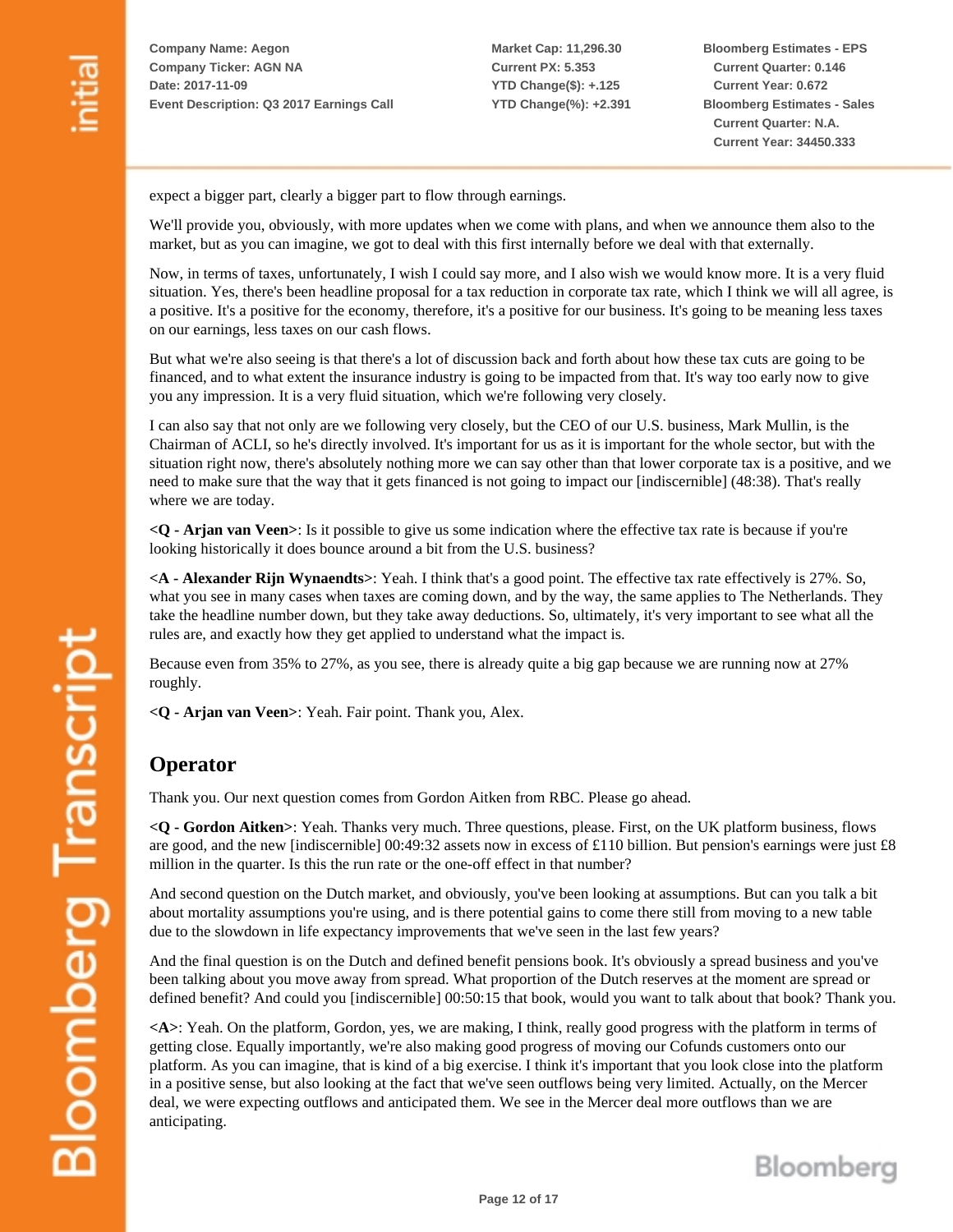**Market Cap: 11,296.30 Current PX: 5.353 YTD Change(\$): +.125 YTD Change(%): +2.391** **Bloomberg Estimates - EPS Current Quarter: 0.146 Current Year: 0.672 Bloomberg Estimates - Sales Current Quarter: N.A. Current Year: 34450.333**

Here, with Cofunds, it's been the other way around. I think the customers are being the really [indiscernible] 00:51:03 that are dealing where the customers are very pleased with what they're getting from us, from Aegon. We are definitely seeing less outflows.

Yeah, in term of the splits between what is we call pension and life, I'll refer you back to IR. But I think that you can say that the earnings which we have shown in the third quarter are pretty good indicator of what we would expect the run rate going forward. But you should also take into account that we also announced that the integration of Cofunds onto our platform is going to yield additional cost savings. So, the run rate will start increasing when these cost savings all are being realized over the course of 2018. And the amount which we put in the presentation when we did the acquisition of Cofunds, shared with you was around  $£60$  million and we're still committed to deliver on that  $£60$ million.

On UK, yes. I think you are talking about improvements in mortality, people living this long. That is in particular a positive impact for annuity business, rather than it has an impact on business we have, because as you know, we have actually disposed of our annuity business. By the way...

**<Q - Gordon Aitken>**: The question was about the Dutch market.

**<A>**: Oh. The Dutch market in the Netherlands?

**<Q - Gordon Aitken>**: Yes.

**<A>**: So, in the Netherlands, we've seen improvement. I think, what we see is too early now to say there is a reversal of the trend. Yes, we had seen an improvement. We had apparently some colder winters. We have more [indiscernible] (52:26) than usual. I mean, this is the kind of explanations I'm getting, and these explanations are in my view too early to say there's a reversal of the trend. But it's clear that we have, indeed, effectively had benefit from, yeah, call it improved longevity. In other words, people living a little bit less longer than we were anticipated.

But I would caution really on trying to get a sense that this is a longer-term trend. It's too early to say that. In any case, we have build up the right reserves. And I think your final question was about where is earnings coming. In the Netherlands, the biggest part of earnings is, indeed, still coming from our defined benefit books. That is by far the biggest part. We are seeing there the positive impact of what you just mentioned, some improvement indeed in the longevity, people living less longer.

We have a significant book that is going to run off over time, and actually, we haven't had many new customers and buyouts on our book, particularly with very low interest rates makes it very challenging to make that an attractive proposition. But I would also like to point that for us, it's important to not only have this book that is a very positive book that's running off, is that we are building the capabilities for the future. And that is our defined contribution business. You'll hear more about that when you get the presentation. Hopefully you'll be here in The Hague to hear from my Dutch colleagues. The DC business, the hybrid Stap, we talked about that earlier where we provide the administration for smaller pension funds. Again, our fee business.

So we are really moving, trying to not only protect the spread business which we have built over the time, but very also much focus on building the fee business in the pension business which we believe is going to be the future, particularly it was mentioned earlier, with the Dutch government. We have a new Dutch government that has announced a number of steps in changing the pension world from what we would call average premiums in the pensions toward individual premiums. They have also now agreed that individuals can set up an individual pension [indiscernible] (54:47) which will be managed individually, very much in line with what you see in the UK. So this clearly is a trend of accelerating now, and the government has taken steps that will make you accelerate even further the shift towards [ph] DC from DB (55:00), but also, the individualization, meaning that people will have themselves take more responsibility.

They will have to take, first of all, make choices. They will have to be educated. And they will have to take decisions as to how they will manage the pension cost and in particular how they will do the drawdowns. That is really the sweet spot of our strategy here in the Netherlands. But again as I said earlier, I hope you will be here in The Hague to hear from them.

**Bloomberg Transcript**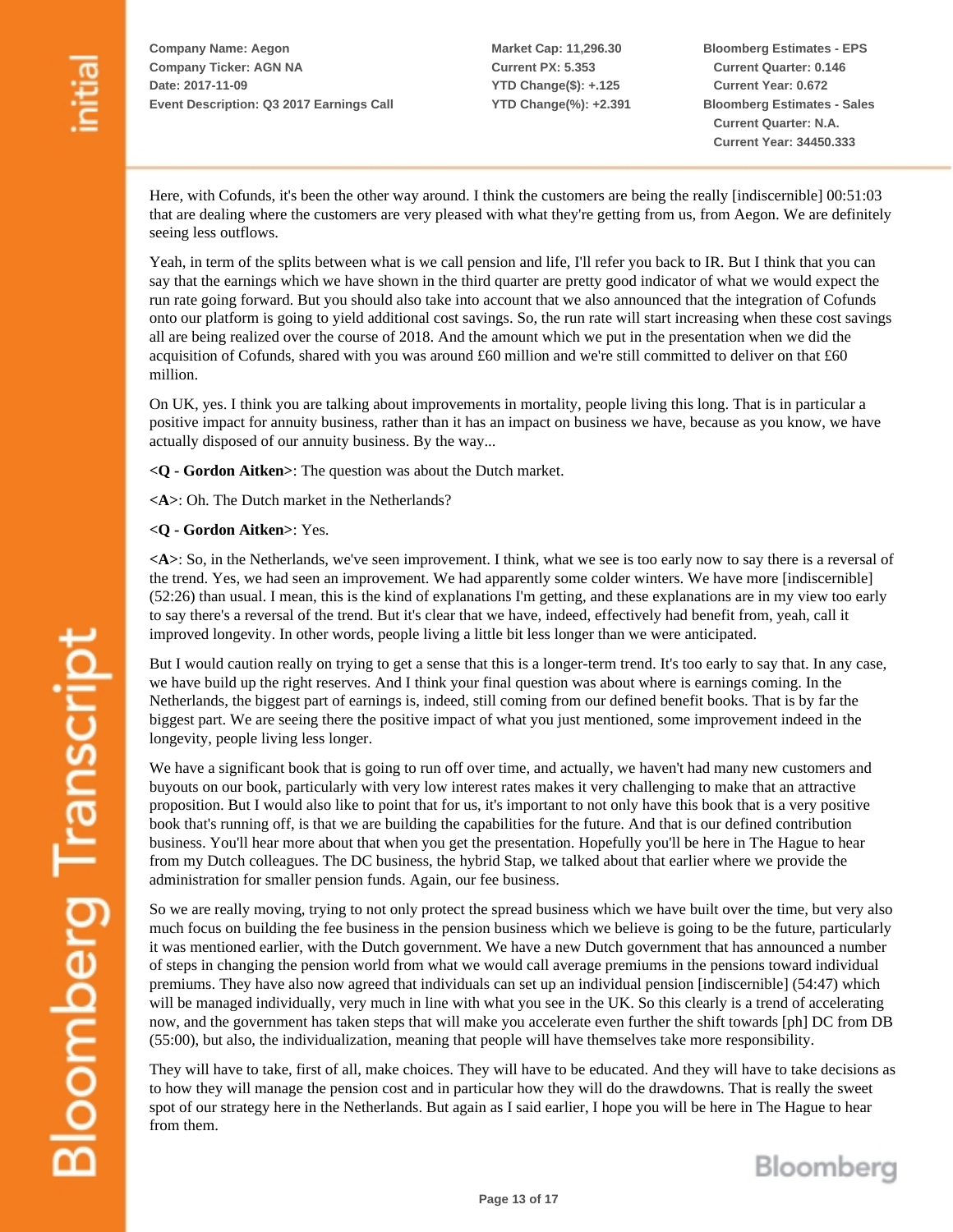**Market Cap: 11,296.30 Current PX: 5.353 YTD Change(\$): +.125 YTD Change(%): +2.391** **Bloomberg Estimates - EPS Current Quarter: 0.146 Current Year: 0.672 Bloomberg Estimates - Sales Current Quarter: N.A. Current Year: 34450.333**

**<Q>**: Just a follow-up on that. I mean, you sold your spread business in the UK. I mean, there was bias for that business and more than one. I mean, would you sell your spread business in the Dutch market? Is it because there are no buyers, or is there any other reason you like that business?

**<A - Alexander Rijn Wynaendts>**: Well, I would say that in the UK, we were pleased to sell our annuity business, spreads business. We were pleased also with the price we got for it. I would say there are bias. But I think that the universe is biased. It's probably smaller than everybody believes it is. And, therefore, seeing in the Netherlands at this point in time, we have not really seen bias in this universe. And again, we're always looking at the best way of allocating our capital. If there would be options effectively to offload some of it and create capital synergies, we should reconsider that. But I can tell you at this point in time, I have not seen anything viable that we should be looking at. Not surprised because effectively in our pension business, you get underwriting risk, you get market risk, and we took about quite significant exposures which we haven't seen in any other place at this point in time being an [indiscernible] (56:34).

**<Q>**: Great. Thank you.

**<A>**: Thanks.

#### **Operator**

Thank you. Our next question today comes from Andy Hughes, Macquarie. Please go ahead.

**<Q - Andy Hughes>**: Hi. Thanks very much. On the €2.1 billion by the end of 2018, I think that's more than €900 million that you'' return shareholders. I'm just wondering, does that mean you're expecting €900 million to be upstreamed to the holding company between now and the end of 2018?

And given the way in which the operating earnings appears to be developing, are you sort of thinking more about increasing the kind of dividend level – base dividend level as a way of returning that, or is it going to be mainly through some sort of capital return? And then are you planning further disposals to get to that or does that come in entirely organic?

And I think the final question is, on the half year, you obviously put in the higher cash flow target for 2018. Looking at particularly the market movements and increase in fee income which should be recurring, I guess, depending what happens to markets going forward, is it fair to say that you are ahead of where you thought you would be on that target so far? Thank you.

**<A>**: So, Andy, thanks for your question. The €2.1 billion is a commitment and a target we have set. We will take our dividend I – I would say, the final dividend 2017 entering for 2018 to the level that is required to bring it to the  $\epsilon 2.1$ billion. I think it is very easy to calculate it back. That is very much supported by flows which we are getting from our business units. As you know in the U.S., we have a capital generation of  $\epsilon$ 1 billion of which 90% has been upstreamed and with an excellent record for which we are very pleased.

The Netherlands, we've also guided you on our dividend. We've mentioned there would be  $\epsilon$ 100 million interim dividend, the first half of 2018. The UK now that we have addressed, I would say, the [ph] scale 00:58:53 of the annuity book, and we are integrating Cofunds with our platform, we expect actually with the level of solvency which we are at and I guided you to the £200 million level to effectively upstream most if not all of the cash that's been generated. So, there's around  $\pounds 100$  million as you know. And for the rest, we've been quite consistent of upstream in dividends from asset management of around  $\epsilon$ 100 million. And the rest of Europe has been around  $\epsilon$ 5 million.

And in Asia, while we used to be consuming capital at the tune of  $\epsilon$ 100 million a year, we actually had a one-off dividend and we are now capital generative. So, if you add it all up, you, I think, will see very easily that the flows that we are expecting from our units will more than cover what is needed for the dividend and will also actually increase the buffer we have at the holding, and therefore, increase the flexibility we have.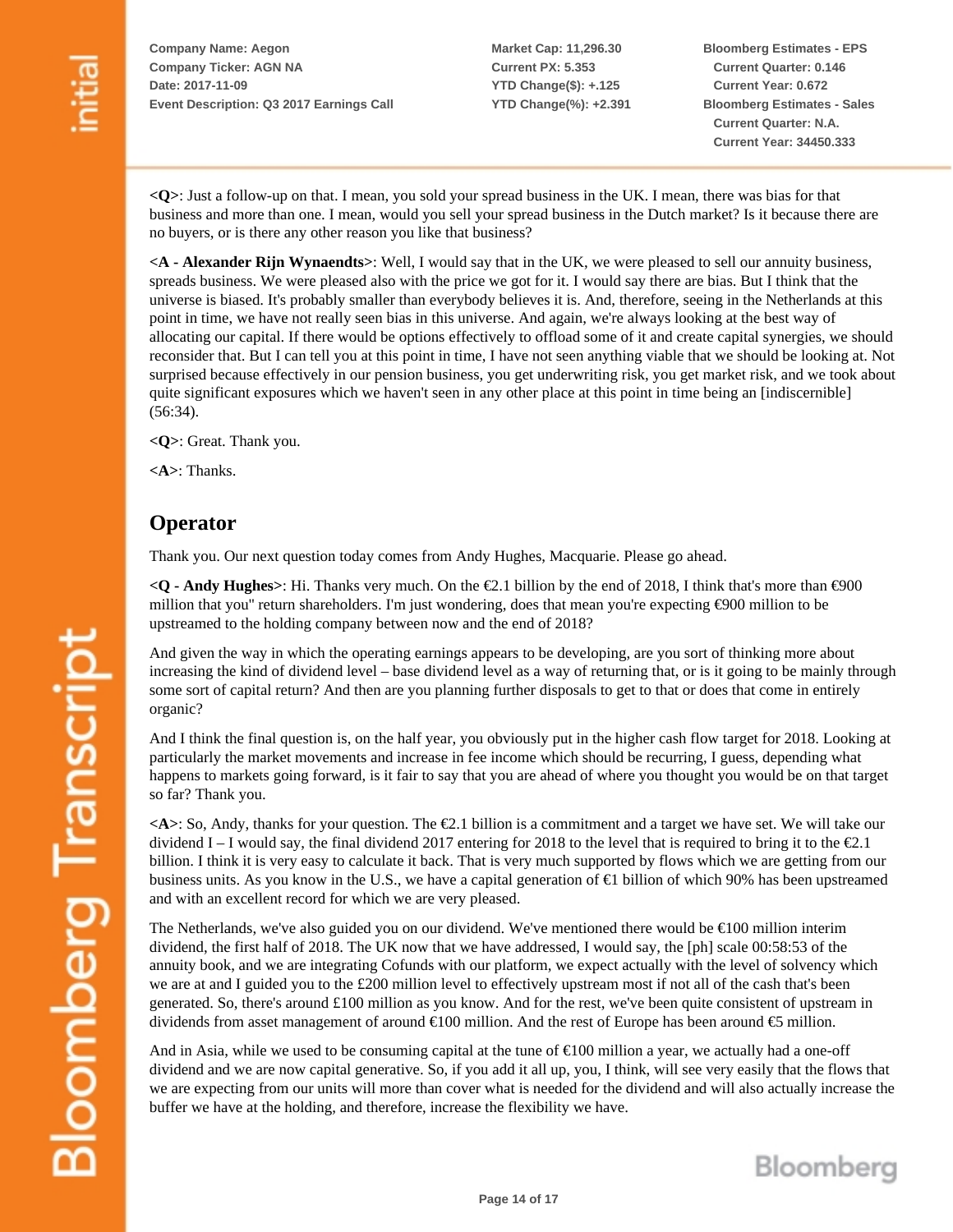**Market Cap: 11,296.30 Current PX: 5.353 YTD Change(\$): +.125 YTD Change(%): +2.391** **Bloomberg Estimates - EPS Current Quarter: 0.146 Current Year: 0.672 Bloomberg Estimates - Sales Current Quarter: N.A. Current Year: 34450.333**

Now, we've given you an indication of our cash flow targets for 2018. These are supported as you rightly point out, at good market conditions, more fees, but also, are supported by the management actions we're taking to take our expenses down because they will not only flow on earnings, but they will, of course, also flow into the capital generation. But I think it's now about delivering on 2018. And yes, I hope we can over deliver. Thank you.

**<Q - Andy Hughes>**: Okay. Thanks so much.

#### **Operator**

Thank you. Our next question comes from Robin van den Broek from Mediobanca. Please go ahead.

**<Q - Robin van den Broek>**: Yes. Good morning, gentlemen. We just like to circle back to the tax reform in the U.S. because you've mentioned the effective tax rate of 27%. But I think for your required capital, you're using a 35% tax rate. And I would say that also assuming the DTA write-offs that's connected to a potential tax cut. You could see a hit to your RBC ratio between 75 and 100 percentage points, which is also consistent with what two peers in the U.S. have indicated as a potential hit.

So, the number you recognized first of all?

And secondly, do you think the [ph] NEIC 01:01:06 will provide any tools to navigate through this potential hit for the industry?

And thirdly, what could the Dutch Central Bank – you've just been through a process where the calibration of the RBC ratio basically has been changed. I was wondering how did that process exactly look like, and how difficult was it to get approval for Dutch Central Bank to revise that?

And how does all of these feed into your [indiscernible] 01:01:37 – you're close to your opportunity buckets of 200%. Is there any buffer you want to keep with regard to this potential capital distortion coming from the U.S.? Thank you.

**<A>**: I think maybe the first point is a tax bill does not a law make. So, we are still early stages here with respect to even looking at what the proposed bill might be, how that is going to be treated. So, you mentioned quite a number of effective tax rates and DTA write-offs and implications for the RBC ratio, but I think it's a bit too early to comment on that kind of thing.

One thing I would say – and we've commented on this before that if there was a change to the DTAs and, in fact, RBC ratios came down, I think the first reaction would be, in the U.S. life industry, it would be sort of a rebasing of what is acceptable capital for U.S. life insurance companies. So, that would be the first point.

The [ph] NEIC 01:02:44 ultimately may make changes to required capital in response to that, but again, that's sort of a second-order effect, and we wouldn't comment on it.

At this point, we don't think that there would be any – we're not holding any extra buffers for tax reform changes nor would we expect to see any changes in dividend repatriation from the U.S. or to – or what we give to our shareholders.

In terms of the calibration that we did with DNB, I think that what we had shown at the time was that we basically looked at European peers and how their conversion was coming in the Solvency II, and they were quite interested and understanding how other European regulators were treating it. So, we did a kind of a balanced approach. The idea was leveled playing field.

One thing we did agree with them is to the extent that there are substantial changes to, let's say, the structure of U.S. risk based capital, then we would go back and then we would re-discuss what the appropriate effect on our conversion would be. And I think that should be it. Thanks.

**<Q>**: Okay. Thank you for that commentary.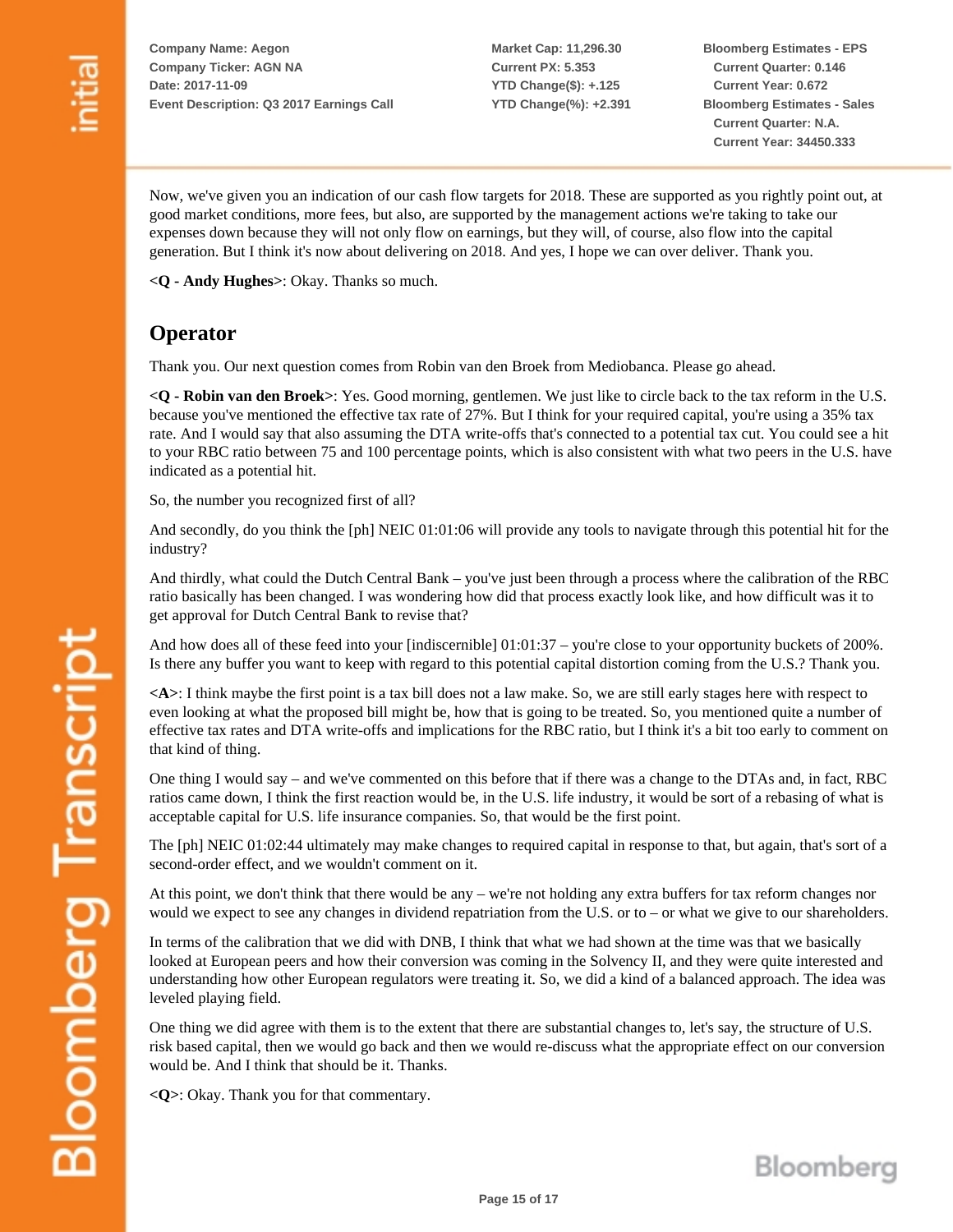**Market Cap: 11,296.30 Current PX: 5.353 YTD Change(\$): +.125 YTD Change(%): +2.391** **Bloomberg Estimates - EPS Current Quarter: 0.146 Current Year: 0.672 Bloomberg Estimates - Sales Current Quarter: N.A. Current Year: 34450.333**

### **Operator**

Thank you. Our final question today comes from Ashik Musaddi from JPMorgan.

**<Q - Ashik Musaddi>**: Yeah. Hi. Good morning, Alex. Good morning, Matt. Just a couple of questions I have. One is, I mean, it look likes your solvency ratio is 195% on the top end of the range. So, would you say that the capital debate is now more or less over and in couple of quarters you can stay there, this would not become an issue at least in your internal discussion [indiscernible] (01:04:30), so we move away from capital debate. Will that be a fair expectation?

Second thing is, can you just remind us about capital generation and how much will that capital generation covert into cash? I mean, the numbers keep on changing, so just a reminder would be great as to what are the conversion from that.

And thirdly, can you give us some color about what is your hedging policy at the moment for the Dutch business? I remember you had Solvency II ratio-based hedging rather than cash-flow hedging, so if you can remind on that. The only thing I'm trying to look for is if interest rates were to rise here in Europe, will that feed through in your capital benefit or not, i.e., if your Solvency II based hedge rising interest rate is a very good news. So, any color on these three questions would be great. Thank you.

**<A>**: Ashik, I think that you say it rightly. The capital debate is over. With 190% in the Netherlands, the capital debate is certainly over and behind us. This was our objective in Q2. I think we wanted to make that very clear, Matt and I, to the regulator, to all our stakeholders internally, externally, including you of course saying, that discussion on the capital is a distraction from where we need to focus our efforts in growing our business in serving our customers. So to me, the debate is over. And I also expect it to remain over for the foreseeable future.

Now, on capital generation, I thought I had just expressed it earlier is you're well aware of the numbers, I'll repeat it very quickly then if you want. We've set a \$1 billion capital generation in dollars for the U.S., \$900 million upstream. From the Netherlands, we've mentioned the €100 million interim dividend. The UK we said the cash flow of around  $\epsilon$ 100 million should be entirely tangible, and therefore, sent to the holding.

And the other asset management and rest of Europe are unchanged at effectively dividends in holding of respectively €150 million. And the difference being that we are not anymore expecting to put amounts of capital in our Asian business where the minus €100 million a year, which as you know, we had kind of indicated a year ago, has turned into a slight positive actually as a result of the management actions we are taking. So, I think that picture hopefully is clear.

Now, in terms of hedging, you're right we do hedge our capital position in the Netherlands interest rate from a Solvency II point of view. But you never hedge all the impacts. The second reorder impacts that you don't hedge, there is the risk margin that you don't hedge. So, the answer is that when rates and hopefully rates will start moving up in Europe, you will see a very clear benefit in both our capital generation and in the level of capital.

Capital generation becomes a drag in relation to [indiscernible] (01:07:27) is going to reduce and Solvency II capital because we are not entirely hedged on the Solvency II base, but we only hedge our capital. And therefore, big parts are not hedged. It will also mean that there is a positive sensitivity to interest rates. So, let's hope for these interest rates to move up.

**<Q - Ashik Musaddi>**: That's very clear. Thanks a lot, Alex, and well done today.

#### **Alexander Rijn Wynaendts**

Thank you. This was the last question. Thank you for, again, your interest in the company. I really hope to see you next time in our offices here in The Hague when we'll have the Dutch management because I can tell you that there's very exciting story to tell about the opportunities we have here in the Dutch business, the pension business and the steps we are taking here to really also work on innovation. That's going to be big part of the presentation.

So, I look forward to seeing you there in The Hague, and take care for today.